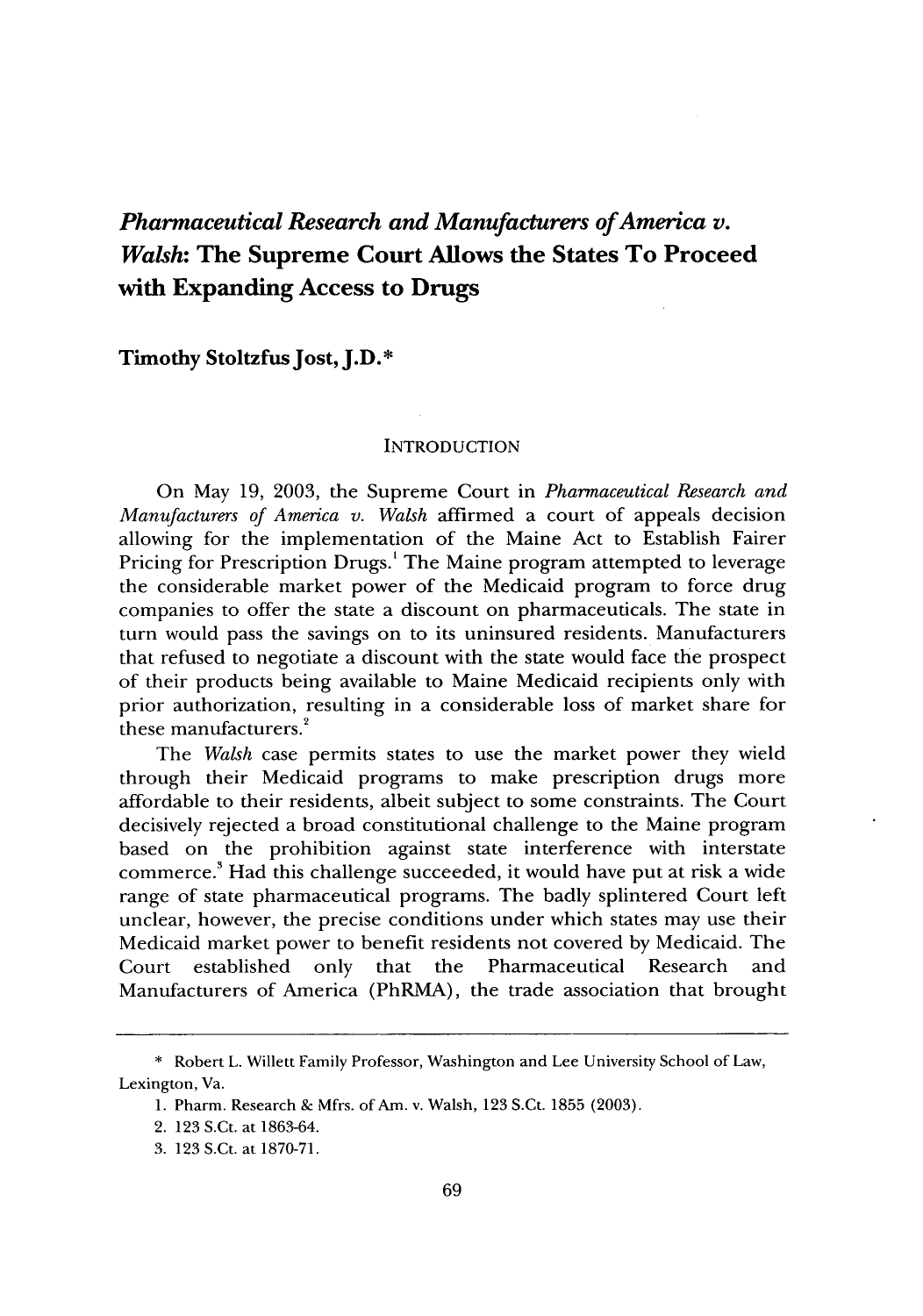the case, had not yet proven that the Maine program violated the Medicaid statute by imposing a state requirement lacking a "Medicaid purpose."<sup>4</sup> The Court also suggested that states might do well to consult the Department of Health and Human Services (HHS) before proceeding with Medicaid-related drug programs.

This Article begins by examining the scope and seriousness of the pharmaceutical access problem in America. It proceeds to describe briefly the range of programs that state governments currently employ or are considering to address this problem. Next, it discusses the opportunities states have to leverage their Medicaid market power to expand drug access among non-recipients of Medicaid. It then examines the Court's decision in *Walsh* and how it affects these programs. The Article concludes by considering additional possibilities the *Walsh* decision opens up for states to expand access to drugs.

## I. THE PROBLEM: MANY AMERICANS CANNOT AFFORD DRUGS

The problem addressed by the Maine program is a familiar one: The cost of pharmaceuticals has risen dramatically in the recent past. Expenditures for retail prescription drugs increased 16.4% in 2000 and another 15.7% in 2001, and are expected to increase at double-digit rates through the rest of this decade.<sup>6</sup> While drugs still represent a relatively small fraction of national health care expenditures (a little over 10%), the burden of drug costs falls disproportionately on a small number of individuals, most notably those with chronic diseases.7 The median per capita drug expenditure for elderly persons in 1998 was \$895, but for the highest-spending one percent it was \$6,597.<sup>8</sup> The high cost of drugs often results in the inability of individuals to obtain needed medications. A recent eight-state study of Medicare beneficiaries found that 25% of uninsured beneficiaries failed to fill at least one prescription during 2001 due to cost, 27% skipped doses to make their medications last longer, and

<sup>4. 123</sup> S.Ct. at 1867-70.

<sup>5. 123</sup> S.Ct. at 1870.

<sup>6.</sup> Stephen Heffier et al., *Health Spending Projections for 2001-2001: The Latest Outlook,* 21 HEALTH **AFF.** 207, 209 (2002); Katherine Levit et al., *Trends in U.S. Health Care Spending, 2001,* 22 HEALTH **AFF.** 154, 156 (2003).

<sup>7.</sup> John A. Poisal & Lauren Murray, *Growing Differences Between Medicare Beneficiaries with and Without Drug Coverage,* 29 HEALTH **AFF.** 74, 80 (2001).

<sup>8.</sup> Uwe Reinhardt, *Perspectives on the Pharmaceutical Industiy,* 20 HEALTH **AFF.** 136, 140 (2001).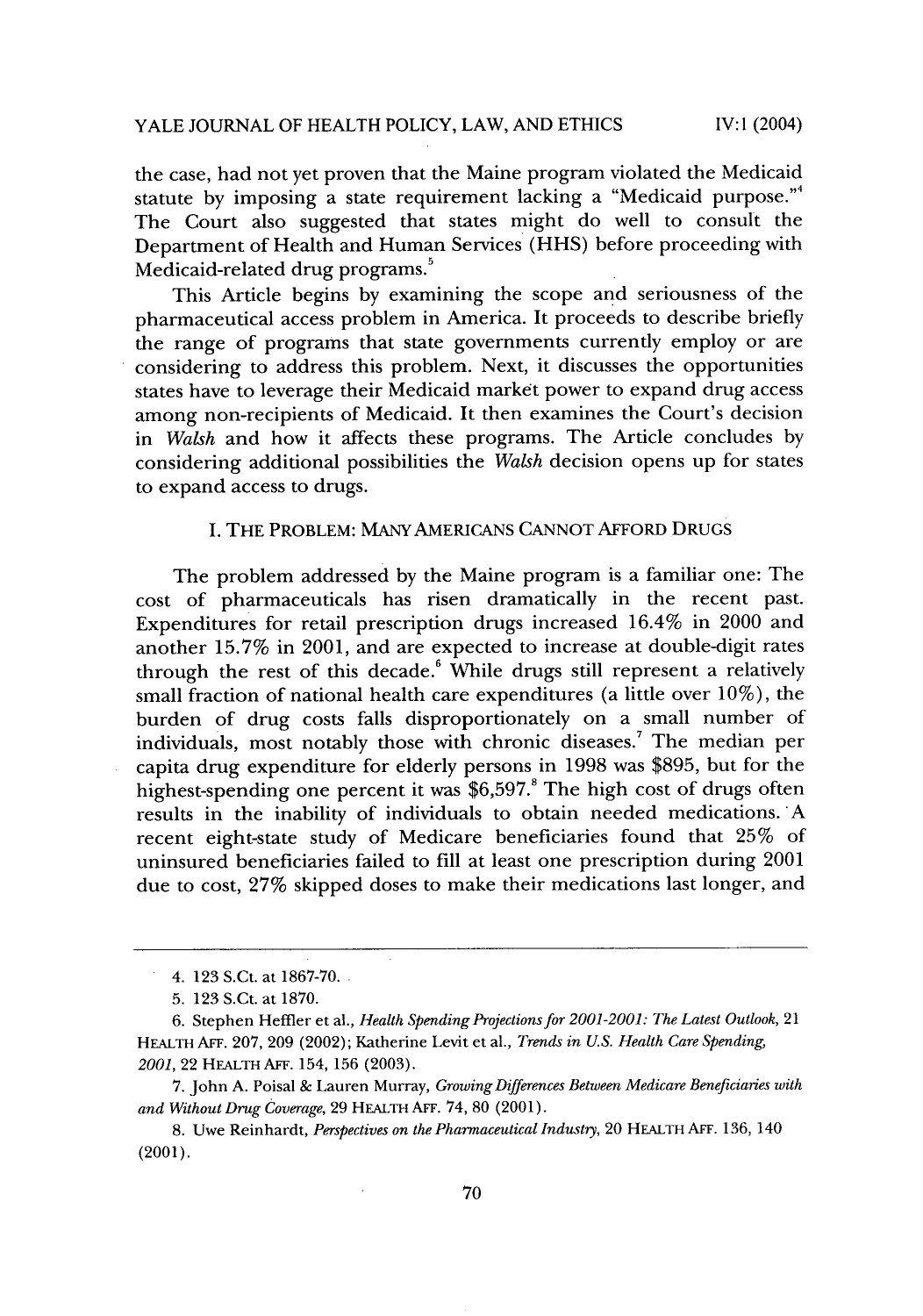20% spent less on other basic needs to afford prescription drugs." Though the prevalence of insurance coverage for drugs is much greater than it was two decades ago, it is still lower than coverage for other health care goods and services. In fact, some seventy million Americans have no insurance for prescription drugs. °

Most importantly, Medicare does not yet cover most outpatient drugs, and thus many senior citizens and disabled persons otherwise covered for health Care costs lack drug coverage." Although Congress recently adopted a Medicare prescription drug benefit, the program still leaves significant gaps in drug coverage for Medicare beneficiaries.<sup>12</sup> The legislation imposes a \$250 deductible and—once that is met—a  $25\%$  coinsurance obligation.<sup>13</sup> Moreover, a gap in coverage-commonly referred to as the "doughnut hole"—exists once total spending exceeds  $$2,250$ .<sup>14</sup> Beyond this threshold, the beneficiary receives no further coverage until her total out-of-pocket spending reaches \$3,600 (referred to as the "stop-loss" level), after which the legislation covers 95% of drug costs.<sup>15</sup> Under the legislation, lowincome beneficiaries (i.e., those under 150% of the poverty level) will face lower cost-sharing and will receive coverage in the "doughnut hole," but only if they pass an asset test.<sup>16</sup> Furthermore, the new benefit will not take effect until 2006, leaving Medicare beneficiaries responsible for high drug costs for another two years, though perhaps assisted somewhat by pharmacy discount cards.<sup>17</sup> Expanding drug coverage to persons other than Medicare beneficiaries is not even on the congressional policy agenda.

<sup>9.</sup> Dana Gelb Safran et al., *Prescription Drugs and Seniors: How Well are the States Closing the Gap?,* HEALTH AFr. W253, W265 (Web Exclusive,July 31, 2002), *available at* http://www.healthaffairs.org/WebExclusives/Safran\_Web\_Excl\_073102.htm (last visited Dec. 2003).

<sup>10.</sup> CTR. FOR POL'YALTERNATIVES, **PLAYING** FAIR, **STATE** ACTION TO LOWER PRESCRIPTION **DRUG** PRICES (2000), *available at*

http://www.stateaction.org/cpa/publications/pub.cfm?ID=1 12 (last visited Dec. 2003).

*<sup>11.</sup> See* KAISER FAMILY FOUND., MEDICARE **AND** PRESCRIPTION DRUGS **FACT SHEET,** *available at* http://www.kff.org/medicare/loader.cfm?url=/commonspot/security/getfile.cfm&PageID =14186 (last visited Dec. 30, 2003).

<sup>12.</sup> Pub. L. 108-173, tit. **1** (2003).

<sup>13.</sup> Pub. L 108-173 §§ 1860D-2(b)(1) & (2).

<sup>14.</sup> Pub. L. 108-173 § 1860D-2(b) (3).

<sup>15.</sup> Pub. L. 108-173 § 1860D-2(b) (4).

<sup>16.</sup> Pub. L. 108-173 **§** 1860D-14.

<sup>17.</sup> Pub. L. 108-173 § 1860D-31.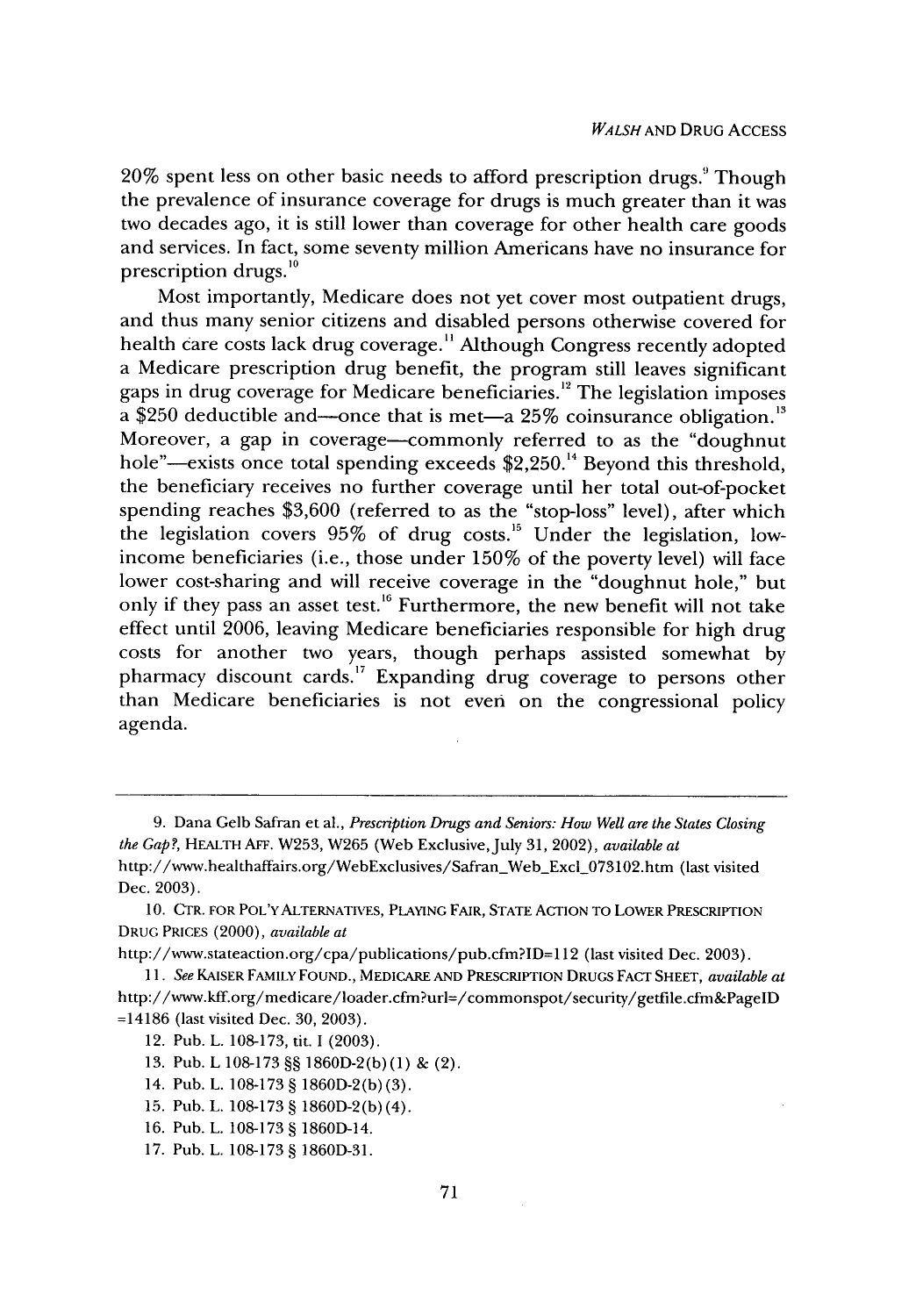## II. THE PROPOSED SOLUTION: STATE PROGRAMS TO MAKE DRUGS MORE AFFORDABLE

For the immediate future, therefore, it appears that progress in expanding public programs to help cover drug costs is most likely to come at the state level.<sup>18</sup> The states have in fact been actively trying to address this problem, devising a diverse set of approaches that vary in the populations they serve, the extent of assistance they offer, and the mechanisms they employ to reach their access goals.

The most straightforward solution is simply to provide drug coverage for those most in need, either directly or through subsidized insurance plans. As of November 2003, thirty-five states had adopted laws to create pharmaceutical assistance programs, and twenty-nine such plans were operational.<sup>19</sup> All of these programs cover senior citizens, many cover disabled persons, and a few cover the uninsured generally.<sup>20</sup> Most impose income eligibility limits, which vary from 88% (in Florida) to 500% (in Massachusetts) of the federal poverty level.<sup>21</sup> However, the greatest disadvantage of these programs is that they must be paid for by the states, virtually all of which are under a constitutional obligation to balance their budget every year, and most of which are facing very tight budgets during the current economic downturn. Some states have financed these programs with tobacco settlement funds. However, funding remains tight, and it is unlikely that these direct state drug programs will expand in the immediate future. Most of the programs are still small (only five had more than  $100,000$  members in 2003).<sup>22</sup> Furthermore, even in states with wellestablished programs, many eligible persons do not participate because of low program awareness, complex and burdensome eligibility requirements and procedures, and limited benefits.<sup>23</sup>

Some states have also used their Medicaid programs to make drugs more available to the poor and uninsured, a strategy that allows them to

<sup>18.</sup> The Medicare prescription drug legislation also contemplates the continued existence of state pharmaceutical assistance programs to assist Medicare beneficiaries with premium or cost-sharing obligations imposed by the new drug benefit legislation. See Pub. L. 108-173, § 1860D-23.

<sup>19.</sup> NAT'L CONF. OF STATE LEGISLATURES, STATE PHARMACEuTIcAL ASSISTANCE PROGRAMS (2003), http://www.ncsl.org/programs/health/drugaid.htm (last visited Dec. 2003).

<sup>20.</sup> *Id.*

<sup>21.</sup> *Id.* In 2003, the federal poverty level was \$8,980 for an individual. 68 Fed. Reg. 6456 (2003).

<sup>22.</sup> *Id.*

<sup>23.</sup> Safran et al., *supra* note 9.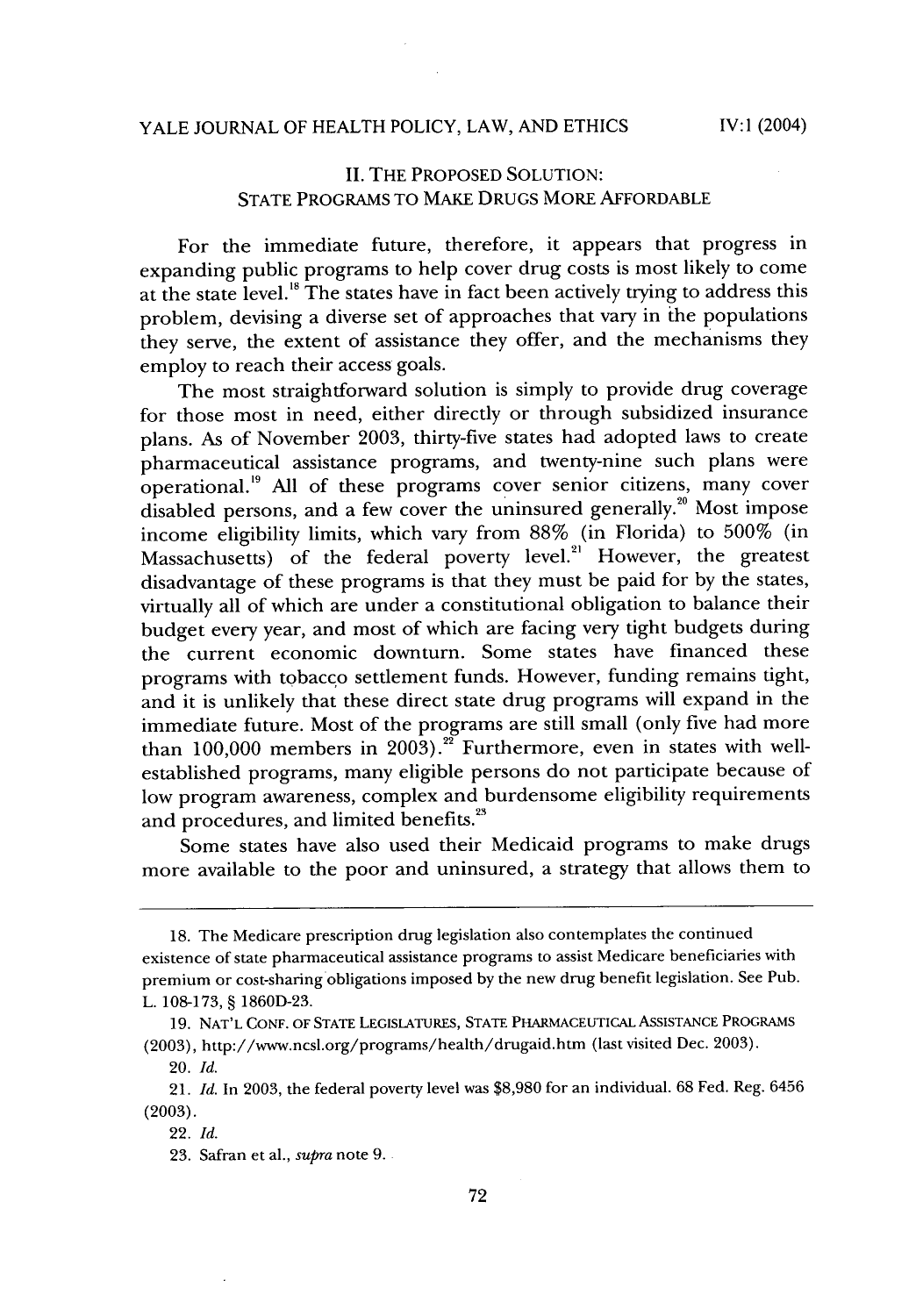take advantage of federal funds to help pay for the cost of the program. Although outpatient prescription drugs are an optional service under federal Medicaid law, all state Medicaid programs do in fact cover prescription drugs.<sup>24</sup> There are several ways in which states can use Medicaid to expand drug coverage. First, several states have simply expanded eligibility for their Medicaid programs, thus giving poor residents the full benefit of Medicaid coverage, including prescription drug coverage.<sup>25</sup> The federal Medicaid law offers states a broad menu of opportunities for Medicaid eligibility expansions beyond the minimum required federal coverage, including covering, for example, seniors and disabled persons with incomes up to the poverty level, working disabled persons up to 250% of the poverty level, or pregnant women and infants up to  $185\%$  of the poverty level.<sup>26</sup> Expanding Medicaid to cover all of the populations permitted optional coverage under federal law (or even the broader populations permitted coverage under federal Medicaid waiver provisions) can help to address the fact that drug coverage is unaffordable for many low-income persons. However, this option is very costly to states. Although the federal government funds approximately one half to four fifths of Medicaid costs,<sup>27</sup> the remainder must be paid for by the state, and when the state Medicaid program is expanded, the state must cover this cost for all mandatory services (including hospital and nursing home care), not just for drugs.<sup>28</sup>

Therefore, several states have applied for and received federal Medicaid waivers to provide drug benefits to an expanded population, usually senior citizens and disabled persons with incomes under 200% of the poverty level.<sup>29</sup> Drug-only Medicaid coverage is not an alternative

27. **NAT'L** HEALTH LAW PROGRAM, **AN** ADVOCATES GUIDE TO THE MEDICAID PROGRAM 2.4 (2001).

28.42 U.S.C. **§§** 1396a(1)(10) (B), 1396d(a) (2000).

29. As of May 2003, this included Illinois, Wisconsin, South Carolina, Florida, Indiana, and Maryland. These Medicaid expansions to cover optional populations offer only drug benefits. **NAT'L CONF.** OF **STATE LEGISLATURES, STATES AND** "PHARMACY **PLUS" MEDICAID** WAIVER OPTIONS (2003), http://ww.ncsl.org/programs/health/pharmplus.htm (last visited Dec. 2003).

<sup>24.</sup> THE HENRYJ. KAISER FAM. FOUND., KAISER **COMM'N ON** MEDICAID *&* THE **UNINSURED,** MEDICAID **AND** PRESCRIPTION **DRUGS** (2002),

http://www.kff.org/content/2002/20020213/1609-02.pdf (last visited Dec. 2003).

<sup>25.</sup> *See* FAMILIES USA, EXPANDING **MEDICAID: STATE OPTIONS, COULD** YOUR **STATE DO** MORE TO **EXPAND** MEDICAID FOR **SENIORS AND ADULTS** WITH DISABILITIES? (2002),

http://www.familiesusa.org/media/pdf/ExpandingMedicaid.pdf (last visited Dec. 2002). 26. 42 U.S.C. **§** 1306a(a) (10) (A) (ii)(IX), (X),(XIII) (2000).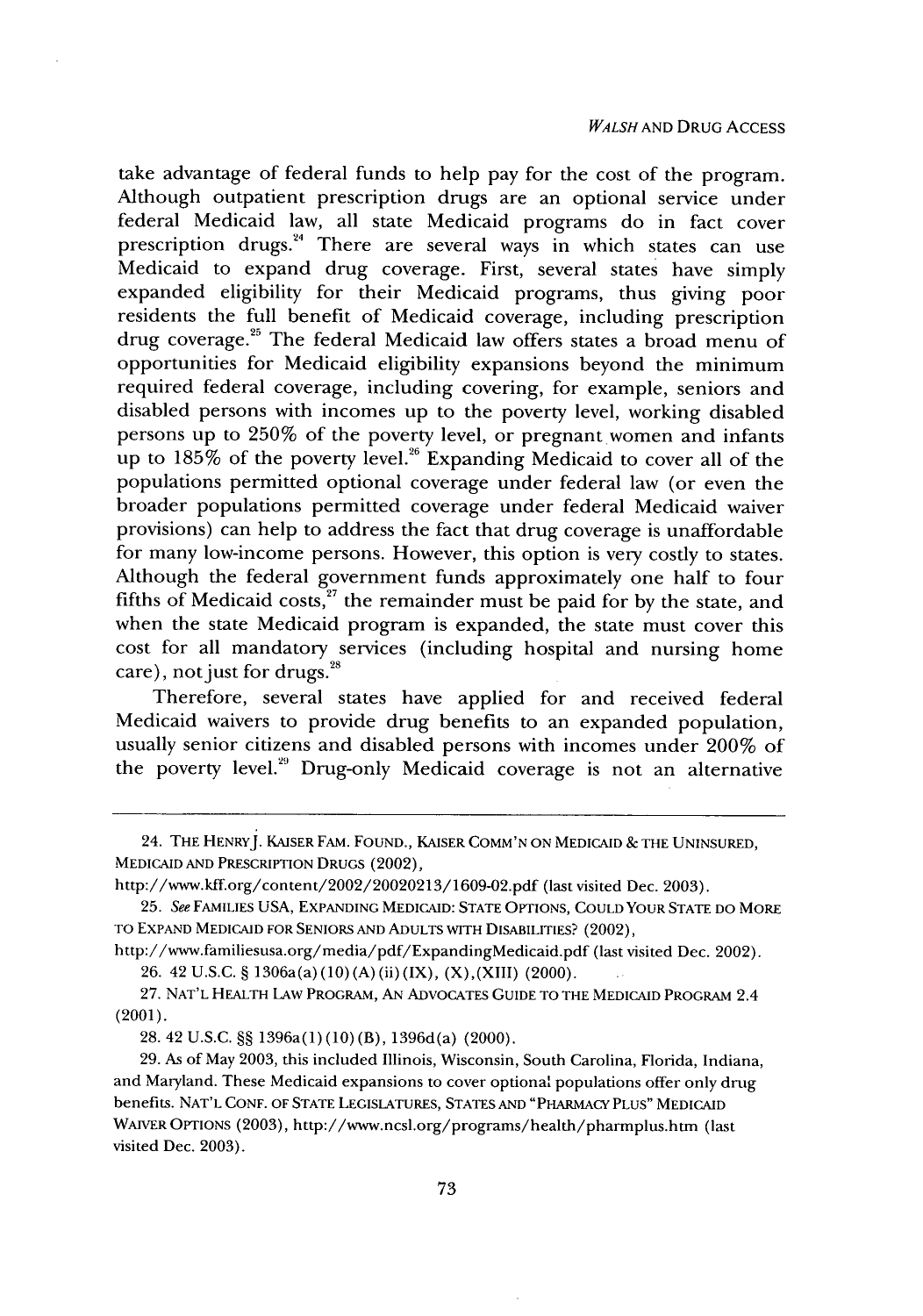IV:1 (2004)

explicitly permitted by the Medicaid statute, but HHS has indicated its willingness to offer such waivers.<sup>30</sup> The federal Court of Appeals for the District of Columbia, however, held that such programs are permissible only if they involve a state contribution to the funding of the program, which could make this approach also costly to states.<sup>31</sup>

## III. THE *WALSHALTERNATIVE:* USE MEDICAID MARKET POWER TO EXPAND ACCESS

Many states, reluctant to expand state-funded programs when their funds are scarce, have explored strategies that expand drug access by forcing down the prices charged by drug manufacturers. States justify this practice in a number of ways. Drug manufacturers garner famously high profit margins. During 2002, the top ten U.S. drug companies averaged profits as a percent of revenue of  $17\%$ , nearly five and half times the profits of the median Fortune 500 company.<sup>32</sup> These profits represented more than half the total net profits of all Fortune 500 companies combined.<sup>33</sup> Even if one considers return on assets, which might be a more accurate representation of their true profits, these top ten drug manufacturers earned 14.1% for 2002 when the Fortune 500 median return on assets was just 2.3%.<sup>34</sup> Because drug manufacturers are granted effective monopolies on new drugs both through patent protection and through statutory market exclusivity periods,<sup>35</sup> they are able to charge prices far above competitive levels. Once generics are finally introduced, the amounts consumers pay for drugs fall rapidly, with generics usually costing less than half as much as multiple-source brand name drugs.<sup>36</sup> However, until

32. PUB. CITIZEN CONG. WATCH 2003, 2002 DRUG INDUSTRY PROFITS: HEFTY PHARMACEUTICAL COMPANY MARGINS DWARF OTHER INDUSTRIES 1 (2003), http://www.citizen.org/documents/Pharma\_Report.pdf (last visited Dec. 2003).

33. *Id.*

34. *Id.*

36. CONG. BUDGET OFFICE, How INCREASED COMPETITION FROM GENERIC DRUGS HAS

<sup>30.</sup> *See* CTR. FOR MEDICARE *&* MEDICAID SERV., PHARMACY **PLUS** SECTION 1115 WAIVER RESEARCH AND DEMONSTRATION PROJECTS, TECHNICAL GUIDANCE AND FACT SHEET, http://cms.hhs.gov/medicaid/115/RXFACTSHEET41202.pdf (last visited Dec. 2002).

<sup>31.</sup> Pharm. Research & Mfrs. of Am. v. Thompson, 251 F.3d. 219 (D.C. Cir. 2001). In the challenged program, Vermont has attempted to use the drug rebate as the state matching funds, and thus contributed none of its own money.

<sup>35.</sup> Market exclusivity periods block FDA marketing approval for some generic substitutes even after patents expire or for products or uses that are not patentable. David G. Adams et al., 2 FUNDAMENTALS OF LAW AND REGULATION, 180-84 (1997).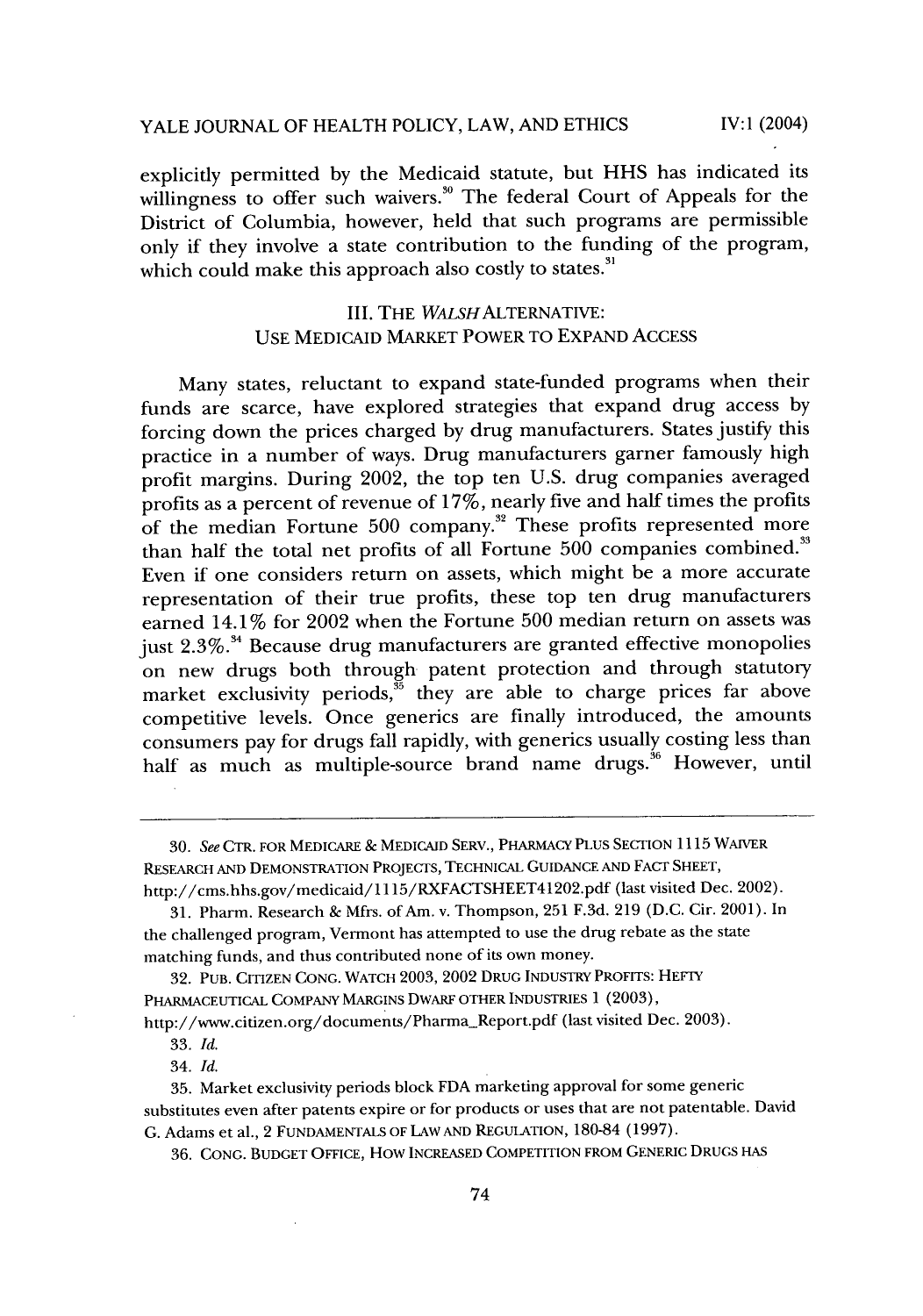generics become available, the market does little to discipline prices.

Manufacturers justify their high returns by arguing that they are necessary to finance research and development. There is some truth in this: Drug research is very expensive and risky; the drug development process is protracted and often unsuccessful. Drug company research and development costs tend to track profits, and countries that have placed strict limits on drug prices have seen drug research lag.<sup>37</sup> Even so, the argument has been oversold. Drug companies currently spend far less on the research and development of new products than they do on administration and on the advertising and marketing of their existing products-including expensive but highly successful direct-to-consumer advertising of prescription drugs.<sup>38</sup> Moreover, more than one third of medical and health research and development in the United States is funded by the American taxpayer.<sup>39</sup> Pharmaceutical companies also gain from generous tax benefits, which heavily subsidize their research efforts.<sup>40</sup> Arguably then, it is only fair that the public, including those who cannot otherwise afford high-priced drugs, realize some of the benefits of its investment. States can thus reasonably claim that it is fair to compel drug companies to give up some of their profits to make drugs more available to those who cannot afford them.

Perhaps more to the point, states that attempt to limit the amount that the uninsured (or elderly, or poor) have to pay for drug products are simply trying to get for their constituents the same deal that drug manufacturers already offer in the private sector to high volume purchasers. Drug manufacturers face high front-end fixed costs (including research and development costs), but comparatively low variable costs, and

38. *See* FAMILIES USA, PROFITING FROM PAIN: WHERE PRESCRIPTION DRUG DOLLARS Go (2002), http://www.familiesusa.org/site/DocServer/PPreport.pdf?doclD=249 (last visited Dec. 2003).

39. **MICHAEL E.** GLUCK, THE HENRYJ. KAISER FAM. FOUND., FEDERAL POLICIES AFFECTING THE COST AND AvALABILITY OF NEW PHARMACEUTICALS 40 (2002),

http://www.kff.org/rxdrugs/loader.cfm?url=/commonspot/security/getfile.cfm&PagelD= 14078 (last visited Dec. 2003). The National Institute of Health (NIH) funded, in part, the development of fifty-two of the seventy-seven cancer drugs approved by the FDA by 1996, and the NIH and FDA contributed to the development of forty-five of the fifty top-selling drugs approved by the FDA between 1992 and 1997. *Id.* at 20.

40. *Id.* at 23-25.

AFFECTED PRICE AND RETURNS **IN** THE PHARMACEUTICAL INDUSTRY **27-32** (1998).

<sup>37.</sup> *See* Patricia M. Danzon, *Making Sense of Drug Prices,* 23 REGULATION 56 (2000); F.M. Scherer, *The Link Between Gross Profitability and Pharmaceutical R&D Spending,* 20 HEALTH AFF. 216 (2001).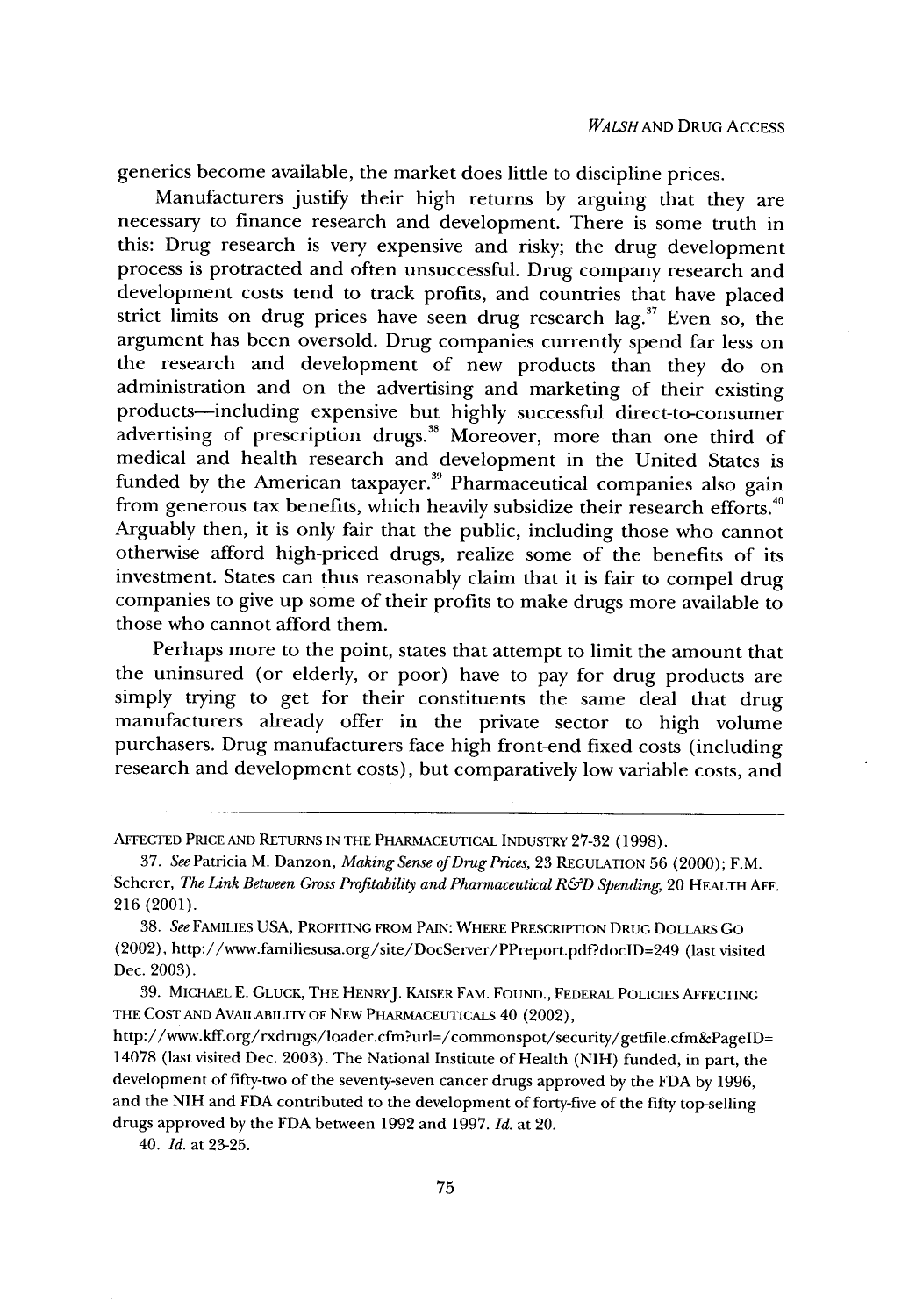## YALE JOURNAL OF HEALTH POLICY, LAW, AND ETHICS

 $IV:1 (2004)$ 

thus are ideally situated to engage in price discrimination.<sup>41</sup> They charge much less to high-volume purchasers in a position to refuse to purchase their product (e.g., managed care organizations or hospitals) than they do to low-volume purchasers (e.g., retail pharmacies or individual consumers paying out-of-pocket).<sup>42</sup> The drug industry's own advertising has claimed that private insurance companies pay 30% to 39% less for drugs than do the uninsured.43 States would do their needy residents a great service if they could simply procure for them the same deal that the drug companies already offer to many other private purchasers.

The most obvious strategy for accomplishing this would be for states to use the approach already taken to drug pricing under the Medicaid program-mandating price discounts. Under the Omnibus Budget Reconciliation Act (OBRA) of 1990, drug manufacturers must, in most instances, provide state Medicaid programs with rebates for drugs sold to Medicaid beneficiaries.<sup>44</sup> The rebate equals the difference between the drug manufacturer's average wholesale price and the best price it offers to other buyers (other than the federal government), or at least  $15.1\%$  essentially providing states the price discrimination benefit enjoyed by other large purchasers.<sup>45</sup> The federal government collects pricing information from drug manufacturers and uses it to determine the size of the rebate states can demand for particular drugs.<sup>46</sup>

The 1990 OBRA legislation also provided an important benefit for the drug manufacturers: It prohibited the states from excluding from a state drug formulary any of the products produced by a manufacturer that agreed to a rebate program.<sup>47</sup> Prior to the adoption of this legislation, several states had begun to exclude certain high cost drugs from their formularies. Since Medicaid is responsible for over 17% of drug expenditures,<sup>48</sup> exclusion from a Medicaid formulary posed a real threat to drug companies.

Though states are generally prohibited from excluding the drugs of

<sup>41.</sup> In this respect, they are like airlines or hotels.

<sup>42.</sup> Roy LEVY, **FED.** TRADE **COMM'N,** THE **PHARMACEUTICAL** INDUSTRY: **A DISCUSSION** OF COMPETITIVE **AND ANTITRUST CHALLENGES IN AN ENVIRONMENT** OF **CHANGE** 73-95 (1999).

<sup>43.</sup> *See* CTR. FOR POL'YALTERNAT1VES, *supra* note 10, at 8.

<sup>44.</sup> Omnibus Budget Reconciliation Act of 1990, Pub. L. No. 101-508, § 4401, 104 Stat. 1388, 1388-143 (codified as amended at 42 U.S.C. § 1396r-8).

<sup>45. 42</sup> U.S.C. § 1396r-8(c) (2000).

<sup>46.</sup> *Id.*

<sup>47.</sup> David Chavkin, *Medicaid and Viagra: Restoring Potency to an Old Program?,* 11 HEALTH MATRIX 190, 203 (2001).

<sup>48.</sup> Katherine Levit et al., *supra* note 6, at 158 (2003).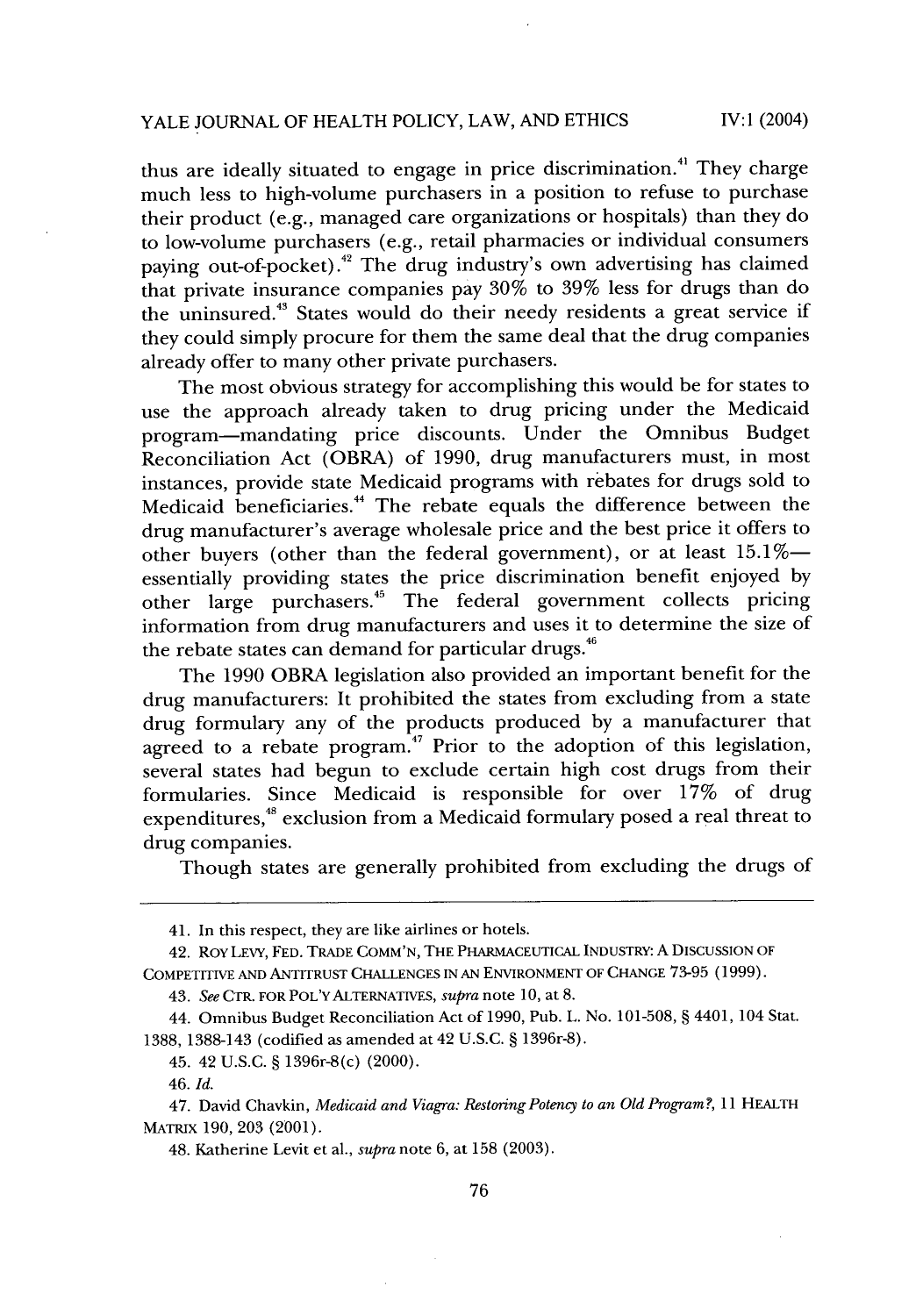cooperating manufacturers from formularies, they are allowed to impose prior authorization requirements on some drugs subject to certain conditions."' Medicaid prior authorization programs must respond to an authorization request by telephone within twenty-four hours, and must also provide for the dispensing of a seventy-two-hour supply of drugs while awaiting authorization.<sup>50</sup> Nevertheless, requiring prior authorization for a drug frequently has the effect of denying patients access to it, often because they do not learn of the requirement until a pharmacy refuses to fill a prescription for which the physician did not obtain a prior authorization.<sup>51</sup> As a result, it has the effect of reducing the drug's sales.

Maine's program, at issue in *Walsh*, attempted to use this lever-the threat of requiring prior authorization-to make discounts available to all residents of the state who lacked insurance coverage for drugs, regardless of income.<sup>52</sup> The statute creating the program directed Maine's Commissioner of the Department of Health Services to enter into "voluntary" agreements with drug manufacturers to extend to the general population rebates on their drugs and to use his or her "best efforts" to secure rebates equal to those extended to the state under the Medicaid program.<sup>53</sup> These rebates were to be passed back to pharmacies that sell drugs to eligible Maine residents at discounts reflecting the rebates. Drug manufacturers who refused to extend voluntary rebates were to be sanctioned by having their identities released to the public and their products covered under the Medicaid program only on a "prior

52. ME. **REV** .STAT. **ANN.** tit. 22, §§ 2681 (2) (F), (5) (West 2003). After the Supreme Court's decision, Maine enacted a more limited program, Maine Rx Plus, covering only persons whose income is below 350% of the poverty level, or who have drug costs exceeding 5% of household income or medical costs exceeding 15% of household income. *See Maine Governor Signs New State Prescription Drug Discount Program into Law,* KAISER DAILY POL'Y REPORT, June 26, 2003,

implemented on January 17, 2004. *See* KAISER FAMILY FOUND., **MAINE** PRESCRIPTION **DRUG DISCOUNT** PROGRAM To TAKE **EFFECT** SATURDAY (2004),

hppt://www.kaisernetwork.org/daily\_reports/rep\_index.cfm?DR\_ID=21708.

53. ME. REV. **STAT.** ANN. tit. 22, § 2681 (3), (4) (West 2003).

<sup>49. 42</sup> U.S.C. § 1396r-8(d) (2000).

<sup>50. 42</sup> U.S.C. § 1396r-8(d) (5) (2000).

<sup>51.</sup> *See* Brief of Amicus Curiae Legal Services Organizations Representing Medicaid Beneficiaries at 4-13, Pharm. Research & Mfrs. of Am. v. Walsh., 123 S.Ct. 1855 (2003) [hereinafter "Amicus Brief"].

http://www.kaisernetwork.org/daily\_reports/rep\_index.cfm?hint=3&DR\_ID=18501 (last visited Dec. 2003). The Maine Rx Plus program was finally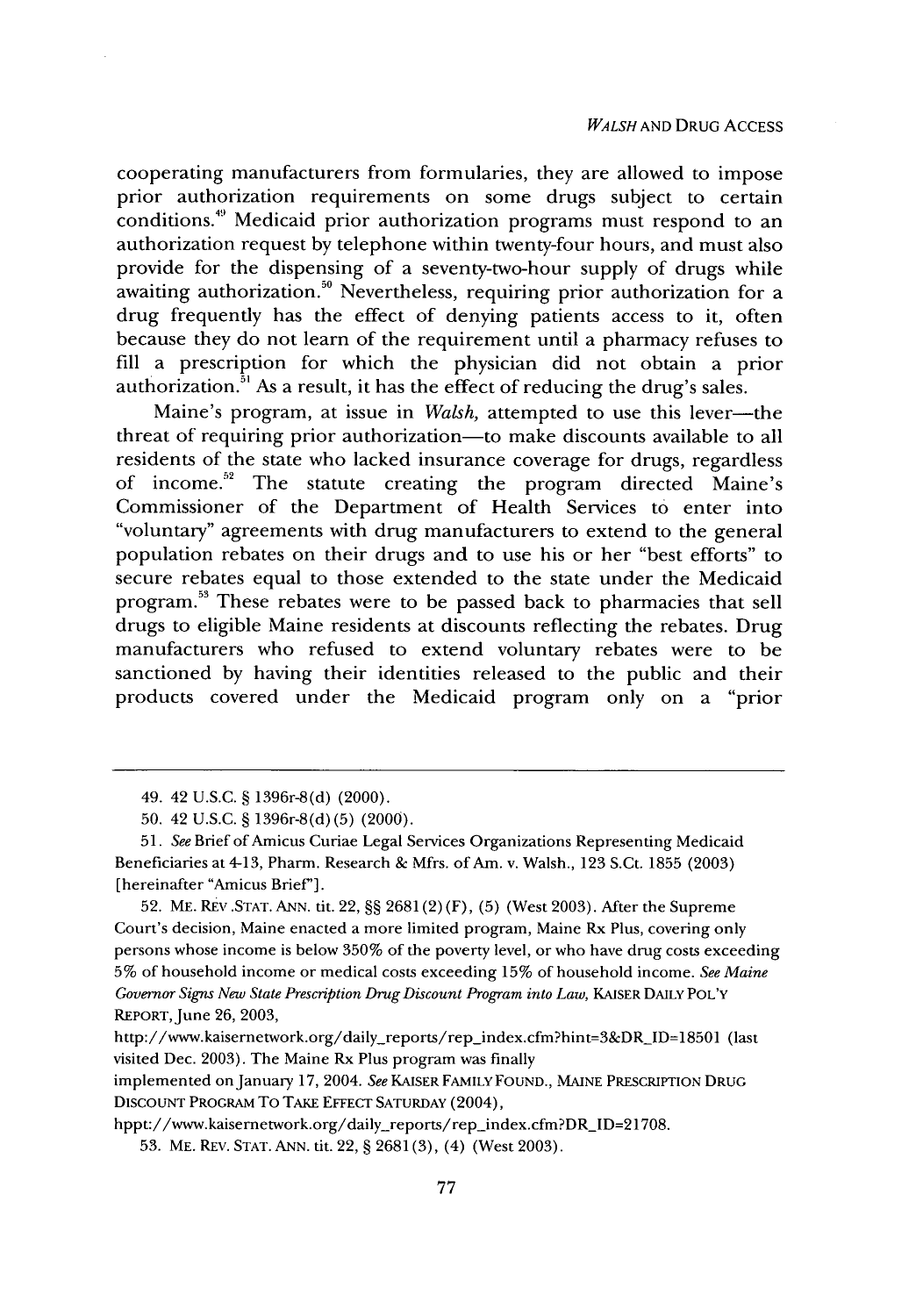### YALE JOURNAL OF HEALTH POLICY, LAW, AND ETHICS

IV:1  $(2004)$ 

authorization" basis **.** Although the state argued that the prior authorization program would be operated so as to assure that Medicaid recipients had access to needed medications, it also acknowledged that the program might in some instances block recipients from receiving their doctors' first choice of drug. In fact, other states that have implemented prior-authorization programs have seen dramatic reductions in use of pharmaceutical products placed on prior-authorization status.

#### IV. THE SUPREME COURT'S RESPONSE: *PHRMA V. WALSH*

In the case that culminated in *PhRMA v. Walsh,* the trade association that represents most of the brand name drug manufacturers in the United States challenged the Maine program, arguing that the statute creating the program violated the United States Constitution in two respects. First, PhRMA contended that the statute violated the Supremacy Clause, which recognizes the preeminence of federal over state law, because the statute imposed a prior authorization requirement on drug coverage under the state Medicaid program-thus inflicting a significant burden on Medicaid recipients-for reasons unrelated to the purposes of the federal Medicaid statute.<sup>56</sup> In this argument, PhRMA was supported by amicus briefs filed by the United States Solicitor General and by organizations representing Medicaid recipients, which noted that Medicaid beneficiaries have indeed suffered in states with prior authorization programs.<sup>57</sup>

PhRMA also argued that the Maine program was unconstitutional because it violated the so-called dormant Commerce Clause. The dormant or negative Commerce Clause is a court-created doctrine implied byrather than explicitly found in-the Constitution. Article one, section eight, clause three of the Constitution gives the federal government the authority to regulate commerce "among the several States." In a series of cases, the Supreme Court has stated that this federal authority to regulate interstate commerce implies a prohibition against the states' doing so.<sup>58</sup>

The dormant Commerce clause has generated a number of complex strands of doctrinal development over the years. Most successful dormant Commerce Clause cases, however, involve laws through which a state has

<sup>54.</sup> ME. **REV** .STAT. **ANN.** tit. 22, § 2681(7) (West 2003).

<sup>55.</sup> *See* Amicus Brief, supra note 51.

<sup>56. 123</sup> S.Ct. at 1867.

<sup>57.</sup> PhaRMA v. Concannon, Brief for the United States as Amicus Curiae Supporting Reversal, 2002 WL 31156279; PhaRMA v. Concannon; Amicus Brief, supra note 51.

<sup>58.</sup> See, e.g., Okla. Tax Comm'n v. Jefferson Lines, Inc., 514 U.S. 175 (1995); Healy v. Beer Inst., 491 U.S. 324 (1989).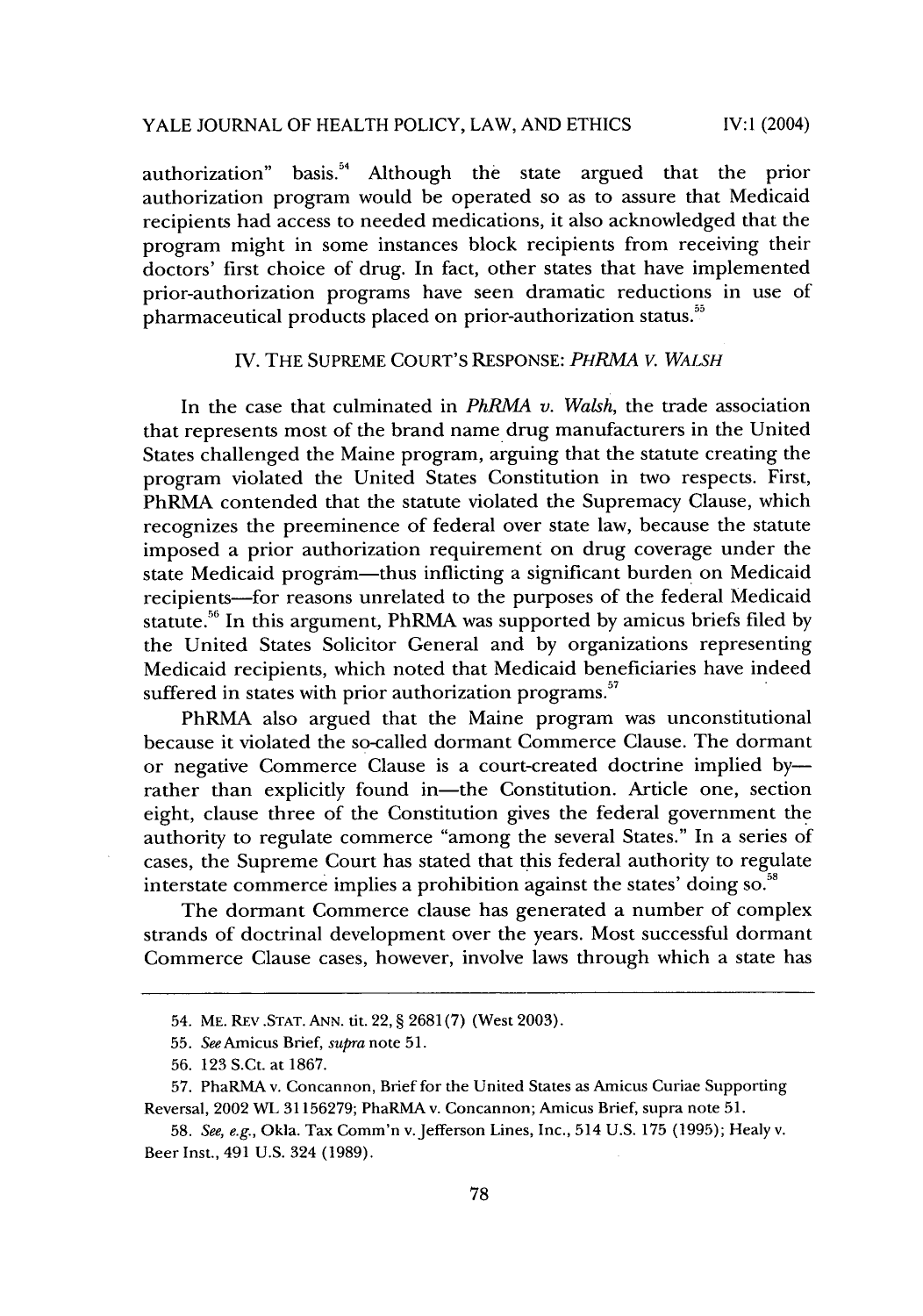attempted to favor its own businesses at the expense of other states<sup>59</sup> or to regulate transactions that take place inside other states. $\stackrel{60}{\ }$  Where a state simply attempts to regulate transactions within its own borders (including regulating prices), the Clause has not been held to apply; and where a state attempts to further its own legitimate, non-protectionist interests through laws that incidentally impose burdens on interstate commerce, the laws are usually upheld under a balancing test.<sup>61</sup>

PhRMA argued that the Maine statute violated the dormant Commerce Clause because it 1) set prices for drugs sold by manufacturers and thus regulated transactions between manufacturers and wholesalers, which in most instances took place outside of Maine, and 2) favored Maine consumers at the expense of drug manufacturers located in other states.<sup>62</sup>

The federal district court accepted both of PhRMA's constitutional arguments, holding that the Maine drug program was inconsistent with both the federal Medicaid law and the dormant Commerce Clause.<sup>68</sup> The First Circuit Court of Appeals, however, reversed the district court judgment, holding that the program in fact promoted the purposes of the Medicaid program by making drugs available to low-income people and thus helping them to stay off of Medicaid. $64$  It further held that the program did not violate the dormant Commerce Clause because it promoted an important state purpose while minimally burdening commerce and because it only governed transactions wholly within Maine.<sup>65</sup>

The Supreme Court upheld the court of appeals' decision rejecting the district court's preliminary injunction.<sup>66</sup> However, the Court was deeply divided in its reasoning, producing no single majority opinion. Justice Stevens announced the judgment of the Court in an opinion joined in its entirety by only two other Justices, Souter and Ginsburg.<sup>67</sup> Justice Breyer concurred in most of Justice Stevens' opinion, and in the judgment of the Court.<sup>68</sup> Justices Thomas and Scalia wrote their own opinions, agreeing

- 66. Pharm. Research & Mfrs. of Am. v. Walsh., 123 S.Ct. 1855 (2003).
- 67. *Id.* at 1860.

68. *Id.* at 1871.Justice Breyer wrote separately to opine that the district court should have been instructed to seek the view of the Secretary of Health and Human Services as to

<sup>59.</sup> *See* Or. Waste Sys., Inc. v. Dep't of Envtl. Quality, 511 U.S. 93 (1994).

<sup>60.</sup> Pike v. Bruce Church, Inc., 397 U.S. 137, 142 (1970).

<sup>61.</sup> *Id.*

<sup>62. 123</sup> S.Ct. at 1870.

<sup>63. 123</sup> S.Ct. 1865.

<sup>64.</sup> Pharm. Research & Mfrs. Of Am. V. Concannon, 249 F.3d 66, 74-79 (1st Cir. 2001).

<sup>65. 249</sup> F.3d at 79-84.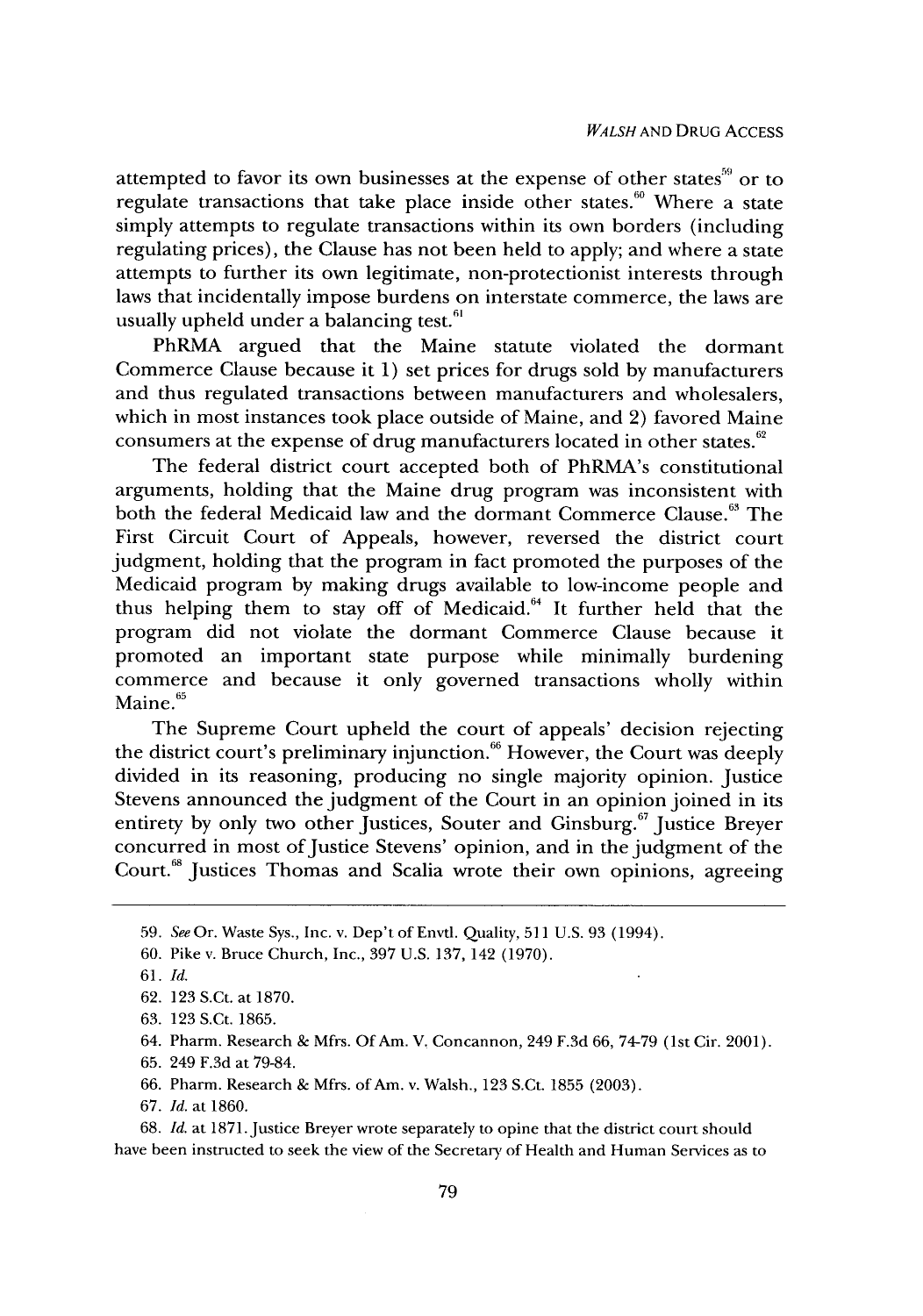with the result of the Court, but disagreeing with the reasoning of Justice Stevens' plurality opinion.<sup>69</sup> Finally, Justices O'Connor, Rehnquist, and Kennedy dissented from part of the Court's judgment.<sup>70</sup>

All of the Justices agreed on one thing: The dormant Commerce Clause does not prohibit Maine's program.<sup> $\overline{n}$ </sup> The Maine statute neither attempted to regulate prices of out-of-state transactions nor favored Maine manufacturers to the disadvantage of out-of-state competitors; thus, it did not fall within earlier decisions finding state legislation to violate the dormant Commerce Clause.<sup>72</sup>

On the Medicaid issue, however, the Court was divided. Six Justices agreed that the lower court should not have entered a preliminary injunction blocking the Maine program, but they offered four different opinions supporting this result. Justice Stevens, writing for himself and Justices Ginsburg and Souter, opined that the district court erred in holding that the Maine program served no Medicaid purpose.<sup>73</sup> Stevens agreed with the court of appeals that the program would provide services to some "medically needy" persons and also that Medicaid expenditures might be reduced because of early provision of drugs to "borderline" persons whose conditions might otherwise worsen, making them eventually  $\alpha$  burden on the Medicaid program.<sup>74</sup> Stevens further argued that the prior authorization program itself might encourage the use of more costeffective drugs, thus saving Medicaid money.<sup>75</sup> He also noted that the each state has considerable discretion in administering its Medicaid program, and that PhRMA would have had to have shown that the Maine program had a more severe impact on the access of Medicaid recipients to drugs to overcome Maine's exercise of its discretion in this instance.<sup>76</sup> Stevens concluded that further proceedings would be necessary to resolve these issues, noting that the results might very well depend on actions that HHS might take as a result of the Maine scheme. $7$ 

Justices Breyer, Scalia, and Thomas each wrote separately, joining in the result, but not the reasoning, of the Court. Both Scalia and Thomas

the permissibility of Maine's program.

<sup>69.</sup> *Id.* at 1873 (Scalia, J., concurring), 1874 (Thomas, J., concurring).

<sup>70.</sup> *Id.* at 1878.

<sup>71.</sup> *Id.* at 1870-71.

<sup>72.</sup> *Id.*

<sup>73.</sup> *Id.* at 1867-68.

<sup>74.</sup> *Id*

<sup>75.</sup> *Id.* at 1868.

<sup>76.</sup> *Id.* at 1868-69.

<sup>77.</sup> *Id.* at 1869-70.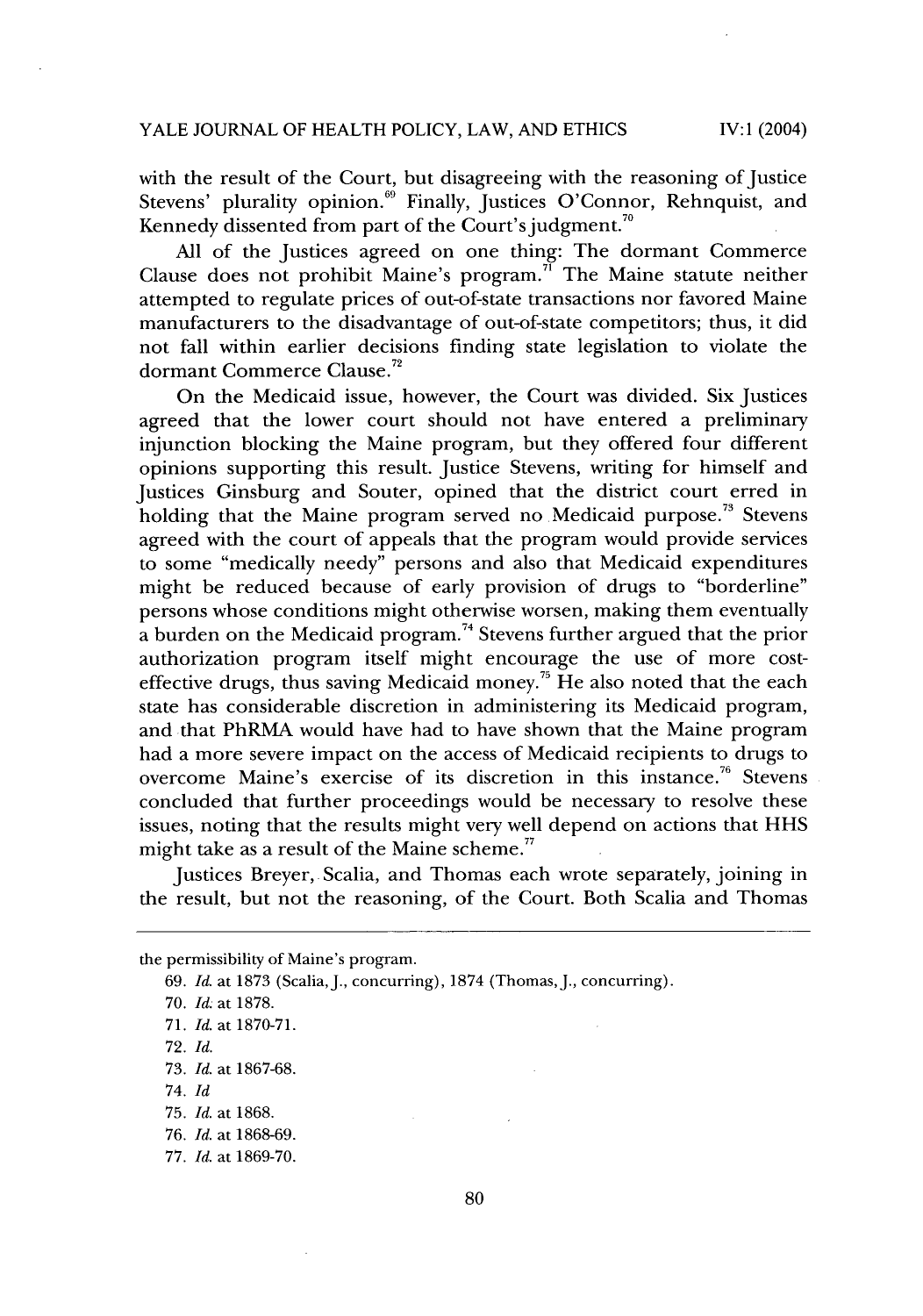have little use for the dormant Commerce Clause, and gave short shift to that argument.78 Both would also have thrown out the Medicaid case altogether, with Scalia taking the position that only HHS has the power to enforce the Medicaid statute through terminating state funding, $\frac{79}{12}$  and Thomas arguing that there was no conflict between the Maine program and the Medicaid statute because the statute allows prior authorization programs without regard to the state's motive for adopting them. Thomas further pointed out that HHS, not the courts, is responsible for policing state compliance with Medicaid requirements.<sup>80</sup> Ultimately, both Thomas and Scalia saw the matter as primarily the concern of HHS, and did not believe that PhRMA's challenge was properly before the Court.

Justice Breyer, in his opinion, suggested that the appropriate course for the lower court on remand would be to stay the proceedings under the doctrine of primary jurisdiction, and to ask HHS for its views on the permissibility of the Maine plan.<sup>81</sup> Thus, Justice Breyer also believed that HHS should rule on the Maine plan.

Finally, Justices O'Connor, Rehnquist, and Kennedy dissented on the Medicaid issue, arguing that the Maine statute was preempted by the federal Medicaid law because it imposed a prior authorization requirement**82** on Medicaid recipient for purposes unrelated to the Medicaid program. The dissenters contended that there was no factual basis for the plurality's conclusion that the program furthered purposes related to the Medicaid

<sup>78.</sup> *Id.* at 1873-74 (Scalia, J., concurring), 1879 (Thomas, J., concurring).

<sup>79.</sup> *Id.* at 1874.

<sup>80.</sup> *Id.* at 1874-78. The fact that none of the other Justices joined Scalia and Thomas in their argument that courts have no role in overseeing the Medicaid program would seem to sound a death knell for the arguments raised by the district court in Westside Mothers v. Haveman, 133 F. Supp. 2d 549 (E.D. Mich. 2001). The lower court in that case held that the federal courts have no jurisdiction over the states in Medicaid cases under 42 U.S.C. **§** 1983, and that the Eleventh Amendment bars the courts from providing relief against states that violate Medicaid requirements. The district court was reversed on appeal, Westside Mothers v. Haveman, 289 F.3d 852 (6th Cir. 2002), and its position has been rejected by other courts. *See,* e.g., Antrican v. Odom, 290 F.3d 178 (4th Cir. 2002). Seven Justices in the *Walsh* case seem to have no problem with the Court permitting direct challenges to state administration of their Medicaid programs, though several suggest that it might be better if the Department of Health and Human Services take a first look at challenges to Medicaid programs, perhaps foreshadowing a future exhaustion requirement. See Timothy S. Jost, *The Tenuous Nature of the Medicaid Entitlement,* 22 HEALTH **AFF.** 145 (2003).

<sup>81.</sup> Pharm. Research & Mfrs. of Am. v. Walsh., 123 S.Ct. at 1872-73.

<sup>82.</sup> *Id.* at 1878-82.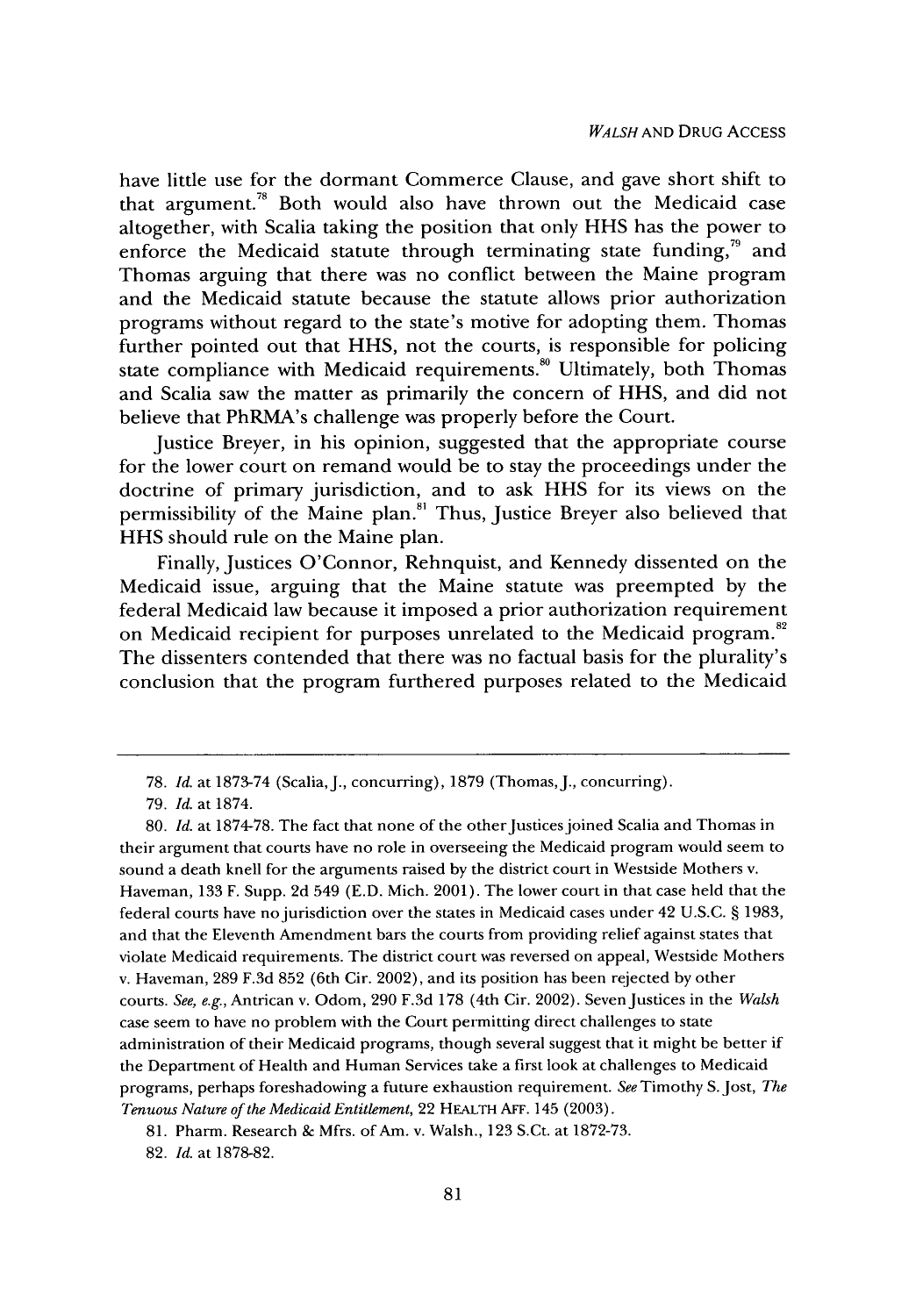program.<sup>83</sup>

Three conclusions emerge from the multiple opinions when read together. First, the entire Court agreed that state attempts to leverage the Medicaid program to force discounts from drug companies do not violate the dormant Commerce Clause. Second, seven justices-all but Thomas and Scalia-agreed that a state should only be allowed to use the Medicaid program to obtain discounts for non-Medicaid recipients if it can show a "Medicaid purpose" for such a program, which some would explicitly tie to the statutory requirement that services be provided in a manner consistent with "the best interests of [Medicaid] recipients."<sup>84</sup> Finally, six justices-all but the dissenters-agreed that the opinion of HHS regarding the permissibility of a state drug program that uses the state's Medicaid purchasing power is important; and at least three-Thomas, Scalia, and Breyer-would regard it as well nigh decisive.

#### V. THE RAMIFICATIONS OF *WALSH* FOR STATE DRUG PROGRAMS

The most immediate result of *Walsh* is that it clears the way for states to move forward with adopting and implementing programs to expand access to drugs for the elderly and uninsured using their Medicaid market power. The drug manufacturers have been largely successful in blocking such programs through three years of litigation, but-with the ground rules for such programs now established by the Supreme Court-states can proceed.

Although the majority of the Justices in *Walsh* agreed that it was important that HHS review state plans to use the Medicaid program to secure drug rebates for their residents, this may not be an insurmountable barrier to the implementation of these plans. In fact, the Center for Medicare and Medicaid Services (CMS), a federal agency within HHS, has indicated its willingness to approve the use of Medicaid preauthorization programs to force drug companies to offer rebates for the benefit of non-Medicaid populations. $\frac{85}{10}$  CMS approval of two such programs in Michigan covering low-income elderly persons and poor pregnant adolescents has already been upheld in a lower federal court decision that Justice Thomas described in his opinion as providing a "careful analysis" of the issue.<sup>8</sup>

<sup>83.</sup> *Id.* at 1880-81.

<sup>84. 42</sup> U.S.C. § 1396a(a) (19) (2000).

<sup>85.</sup> Letter from Dennis G. Smith, Director for Medicaid and State Operations, Centers for Medicare & Medicaid Services, to State Medicaid Directors (Sept. 18, 2002), on file with author and available at http://www.cms.gov/states/letters/smd91802.pdf.

<sup>86.</sup> Pharm. Research & Mfrs. of Am. v. Thompson, 259 F.Supp.2d 39 (D.D.C. 2003). See Pharm. Research & Mfrs. of Am. v. Walsh., 123 S.Ct. at 1877, n.5 (Thomas, J., concurring).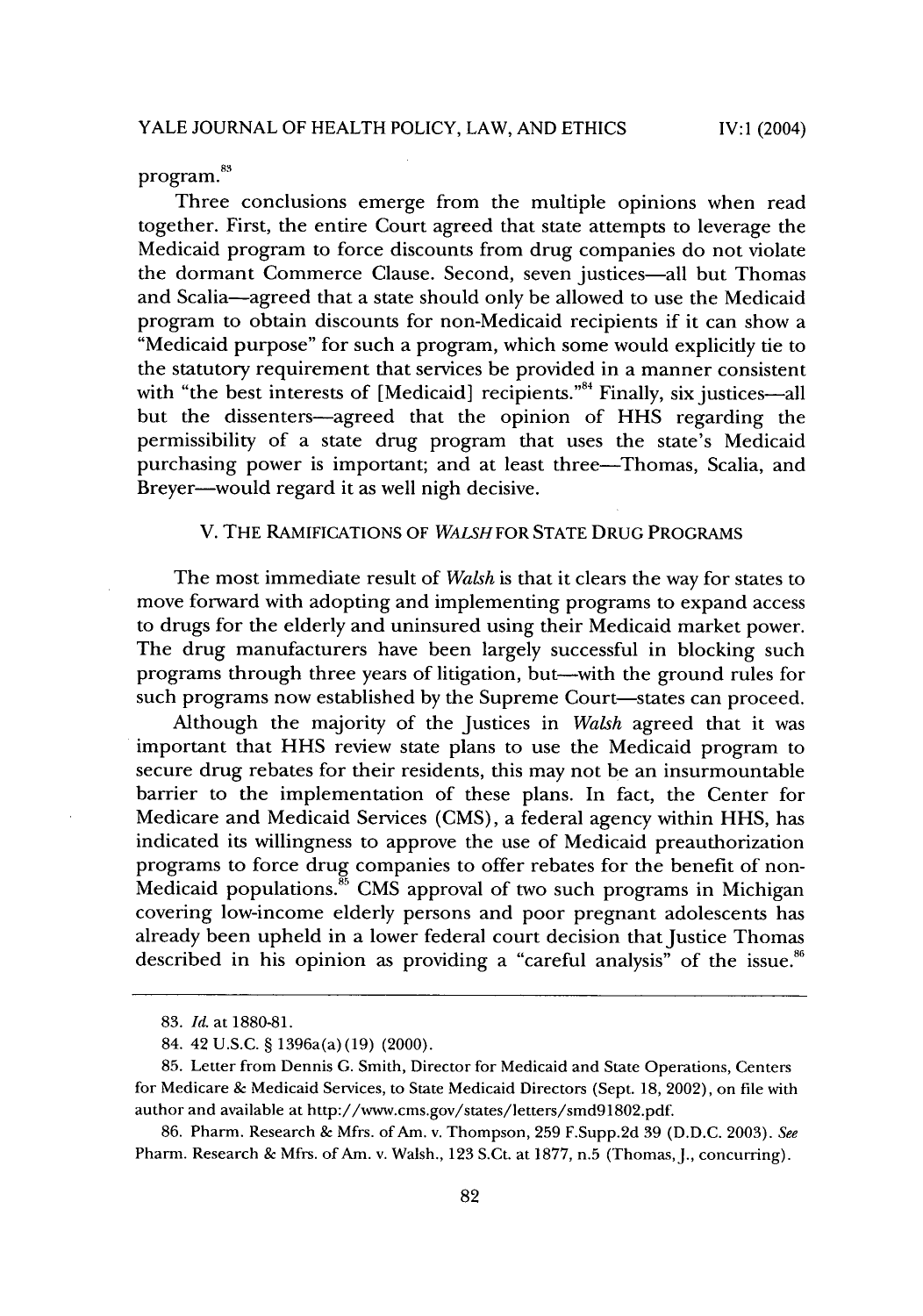CMS based its approval of the Michigan program on its findings that the program was likely to save the Medicaid program money by keeping people whose income is marginally above Medicaid limits off of Medicaid, and that the Michigan prior authorization programs offered adequate protections for Medicaid recipients who needed a drug subject to prior authorization for a particular therapeutic reason.<sup>87</sup> HHS objected to the Maine program in its Supreme Court amicus brief primarily because Maine did not impose any income limits.<sup>88</sup> As this feature has now been changed,<sup>89</sup> HHS might well approve the plan.

In the end, of course, rebates at the 15% level, such as those available under Medicaid, may not be sufficient to make drugs available to many poor Americans. Because of this, the refusal of the Court to apply the dormant Commerce Clause in *Walsh* may be even more important in expanding the ways in which states can bring down drug prices for their residents. As long as state programs only regulate in-state transactions, and are not used to discriminate against out-of-state and in favor of in-state merchants or industries, states have considerable scope to bargain with pharmaceutical companies for lower drug prices.

A number of states are adopting aggressive strategies to bring down drug prices, perhaps even below the price levels enjoyed by the Medicaid program. Some, for example, are engaged in bulk drug purchasing of drugs at a state or regional level to force down drug prices for state employees and for Medicaid recipients, and could potentially expand this strategy to make drugs more affordable for uninsured residents.<sup>30</sup> Several states are also considering purchasing drugs from Canada, where prices are regulated, to make drugs more affordable for state employees<sup>91</sup>-

87. Pharm. Research & Mfrs. of Am. v. Thompson, 259 F. Supp. 2d at 74-75.

88. *See* Brief for the United States as Amicus Curiae Supporting Reversal at 21-22,

Pharm. Research & Mfrs. of Am. v. Concannon, 249 F.3d 66 (1st Cir. 2001) (No. 01-188). As noted above, subsequent to *Thompson,* Maine amended its statute to impose limits on financial eligibility. *See Maine Governor Signs State New Prescription Drug Discount Program into Law, supra* note 52.

89. *See Maine Governor Signs New State Prescription Drug Discount Program into Law, supra* note 52.

90. *See* NAT'L CONF. OF STATE LEGISLATURES, PHARMACEUTICAL BULK PURCHASING: MULTI-STATE AND INTER-AGENCY PLANS (2003) http://www.ncsl.org/programs/health/bulkrx.htm (last visited Dec. 2003).

91. *See* THE HENRYJ. KAISER FAM. FOUND., MINNESOTA TO EXPLORE BUYING PRESCRIPTION DRUGS FROM CANADA (2003),

http://www.kaisernetwork.org/daily\_reports/rep\_index.cfm?hint=3&DR\_ID=20033 (last visited Dec. 2003).